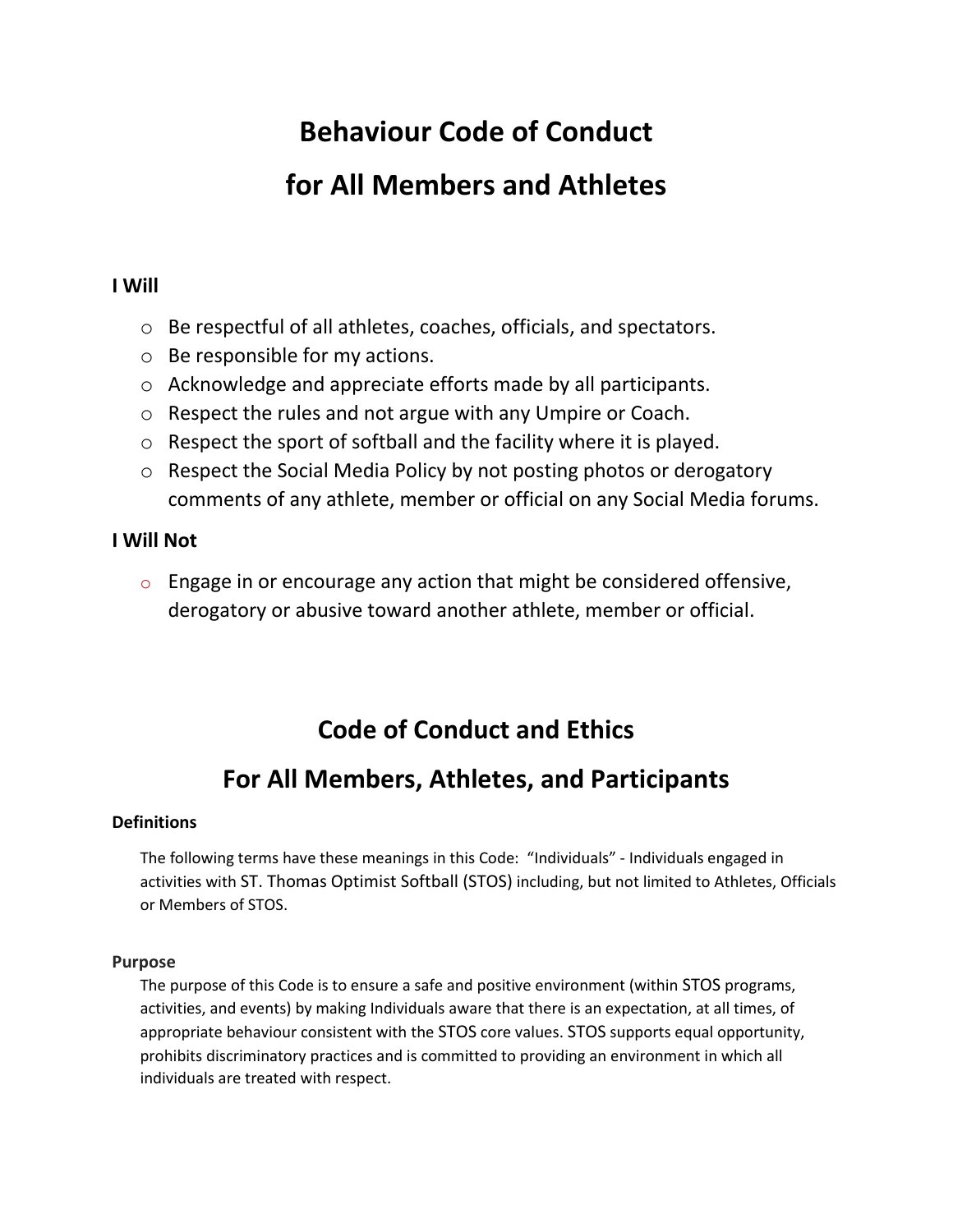### **Application of this Code**

This Code applies to Individuals' conduct during STOS business, activities, and events including, but not limited to, games, practices, tournaments, indoor training, and any meetings.

- a) An Individual who violates this Code may be subject to sanctions according to the STOS discipline. An Individual who violates this Code during a game may be ejected from the game or the playing area, the official may delay the game until the Individual complies with the ejection, and the Individual may be subject to any additional discipline associated with the particular game.
- **b)** This Code also applies to Individuals' conduct on Social Media, and events when such conduct adversely affects relationships within STOS (and its work and sport environment) and is detrimental to the image and reputation of STOS.

#### **Responsibilities**

- c) All Individuals have a responsibility to:
	- a) Maintain and enhance the dignity and self-esteem of STOS members by:
		- i. Demonstrating respect to individuals regardless of body type, physical characteristics, athletic ability, age, ancestry, colour, race, citizenship, ethnic origin, place of origin, creed, disability, family status, marital status, gender identity, gender expression, sex, and sexual orientation
		- ii. Focusing comments or criticism appropriately and avoiding public criticism of athletes, coaches, officials, organizers, volunteers, employees, or executive members
		- iii. Consistently demonstrating the spirit of sportsmanship, sports leadership, and ethical conduct
		- iv. Acting, when appropriate, to correct or prevent unjustly discriminatory practices
		- v. Consistently treating individuals fairly and reasonably
		- vi. Ensuring adherence to the rules of the sport and the spirit of those rules
	- b) Refrain from any behaviour that constitutes harassment, where harassment is defined as comment or conduct directed towards an individual or group, which is offensive, abusive, racist, sexist, degrading, or malicious. Types of behaviour that constitute harassment include, but are not limited to:
		- i. Written or verbal abuse, threats, or outbursts
		- ii. The display of visual material which is offensive or which a reasonable person ought to know is offensive in the circumstances
		- iii. Unwelcome remarks, jokes, comments, innuendo, or taunts
		- iv. Leering or other suggestive or obscene gestures
		- v. Condescending or patronizing behaviour which is intended to undermine self-esteem, diminish performance or adversely affect working conditions
		- vi. Practical jokes which cause awkwardness or embarrassment, endanger a person's safety, or negatively affect performance
		- vii. Retaliation or threats of retaliation against an individual who reports harassment
		- viii. Any form of Bullying
		- ix. Offensive or intimidating phone calls, texts, messages or emails
		- x. Displaying or circulating offensive pictures, photographs or materials in printed or electronic form